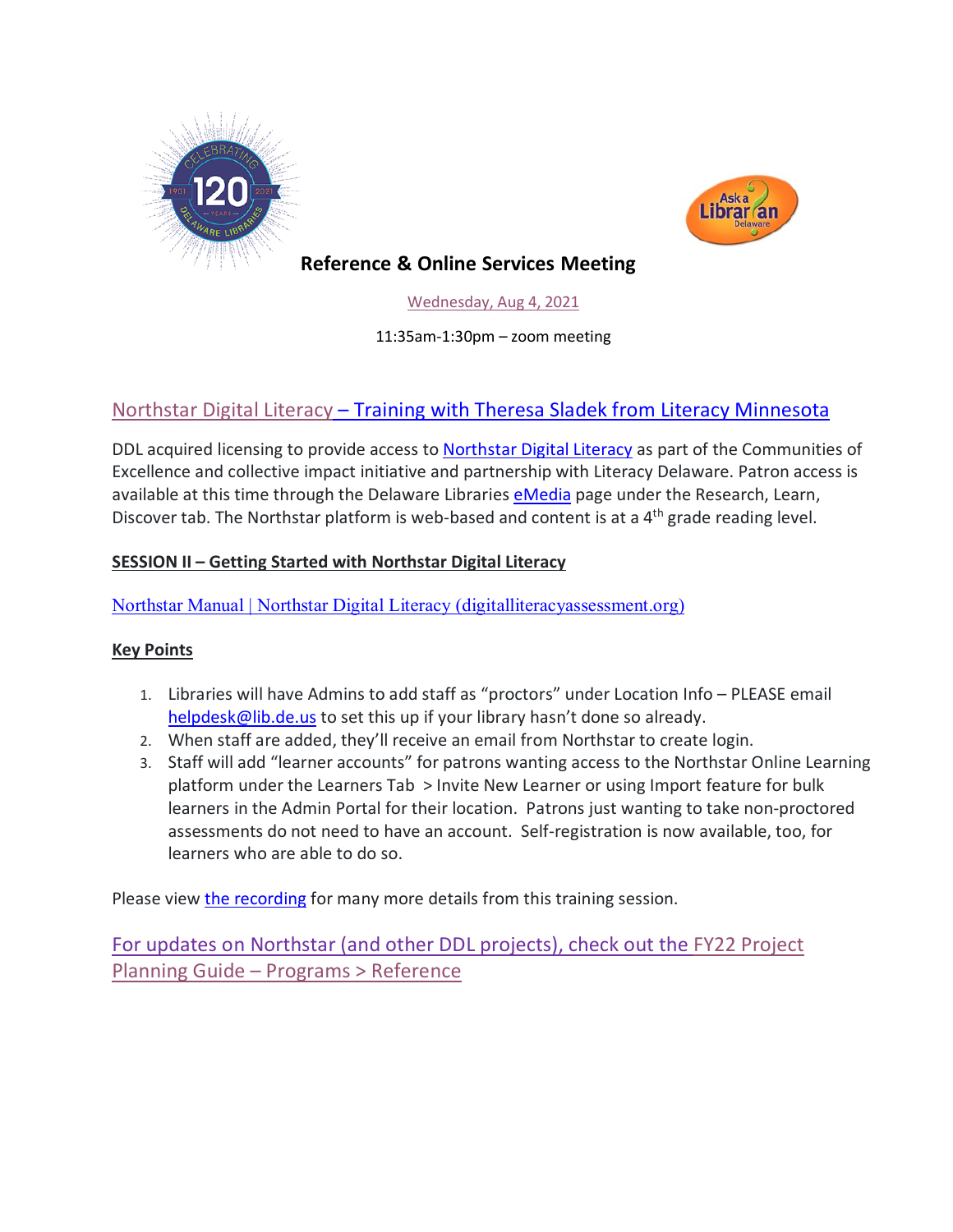## **Ask a Librarian Delaware Stats & Such**

- [Monthly statistics](https://aalstaff.lib.de.us/home/reports/fy21-monthly-reports/) **July 2021 – 258** tickets (568 same time last year!!!/224 from 2019).
	- o Dedicated AaLDE phone line/voicemail messages **27**
	- o Text messages **49**
- **EX** Reports are all uploaded on the [Ask a Librarian Delaware Staff Support Site](https://aalstaff.lib.de.us/home/reports/fy21-monthly-reports/)
- **→** [Quality of Services](https://ask.springshare.com/libanswers/faq/2830) We've continued to receive nearly 100% excellent ratings from the patrons who have participated! Thank you for your exceptional customer service, as always!
- **Ex** Reference Tracker forms for FY22 are uploaded to the Ask a Librarian Delaware Staff Support [Site,](https://aalstaff.lib.de.us/resources/reference-tracker-forms/) the [DLC Consortium Site,](https://consortium.lib.de.us/) and this [LibGuide](https://guides.lib.de.us/c.php?g=386101&p=2619930) under Resources. Online Reference Tracker [Form.](https://de.countingopinions.com/s/feedback/index.php?survey_id=598&loc_id=en_CA)

## **Business Reference**

- $\div$  Janet mentioned that the Research Tab on the [Business & Entrepreneurship LibGuide](https://guides.lib.de.us/business) has been recently updated to include content from the ALA Business Reference 101 course that she and some other library staff completed back in May. Please also check out the Local Resources box & Customer Research Box.
- $\cdot$  An exciting new resource acquired by DDL for FY22 is the Entrepreneurial Mindset Training which will be launching soon!!
- **◆** Please email Janet [\(janet.wurtzel@lib.de.us\)](mailto:janet.wurtzel@lib.de.us) for more information or if you any questions.

### **Other Updates**

Libraries are starting to handout Covid test kits. Dover has already given out more than 30 out of the 102 kit. Bear has handed out around 6. Kent County starting Monday, 8/9/2021.

### **Reference by Mail Service for Correctional Facilities pilot program**

The team is still working on fine-tuning the program and will create a "toolkit" using NYPL's example to describe what it is and outline the process. We're going to use DDL's address as a central location to receive correspondence from incarcerated individuals and will scan the letters into a special internal-use-only queue in the Ask a Librarian Delaware platform. The DDL Design Team is assisting with a rack card and other information to distribute to the correctional facilities.

If you are interested in more information or joining this team, please email correctionalservices@listserv.lib.de.us.

## \*Next meeting – Wednesday, September 1, 11:30-1:30pm

Please register through LibCal to receive the meeting link and reminder email: [Reference/Online Services Meeting -](https://delawarelibraries.libcal.com/event/7594125) LibCal - Delaware Libraries

\_\_\_\_\_\_\_\_\_\_\_\_\_\_\_\_\_\_\_\_\_\_\_\_\_\_\_\_\_\_\_\_\_\_\_\_\_\_\_\_\_\_\_\_\_\_\_\_\_\_\_\_\_\_\_\_\_\_\_\_\_\_\_\_\_\_\_\_\_\_\_\_\_\_\_\_\_\_\_\_\_

\_\_\_\_\_\_\_\_\_\_\_\_\_\_\_\_\_\_\_\_\_\_\_\_\_\_\_\_\_\_\_\_\_\_\_\_\_\_\_\_\_\_\_\_\_\_\_\_\_\_\_\_\_\_\_\_\_\_\_\_\_\_\_\_\_\_\_\_\_\_\_\_\_\_\_\_\_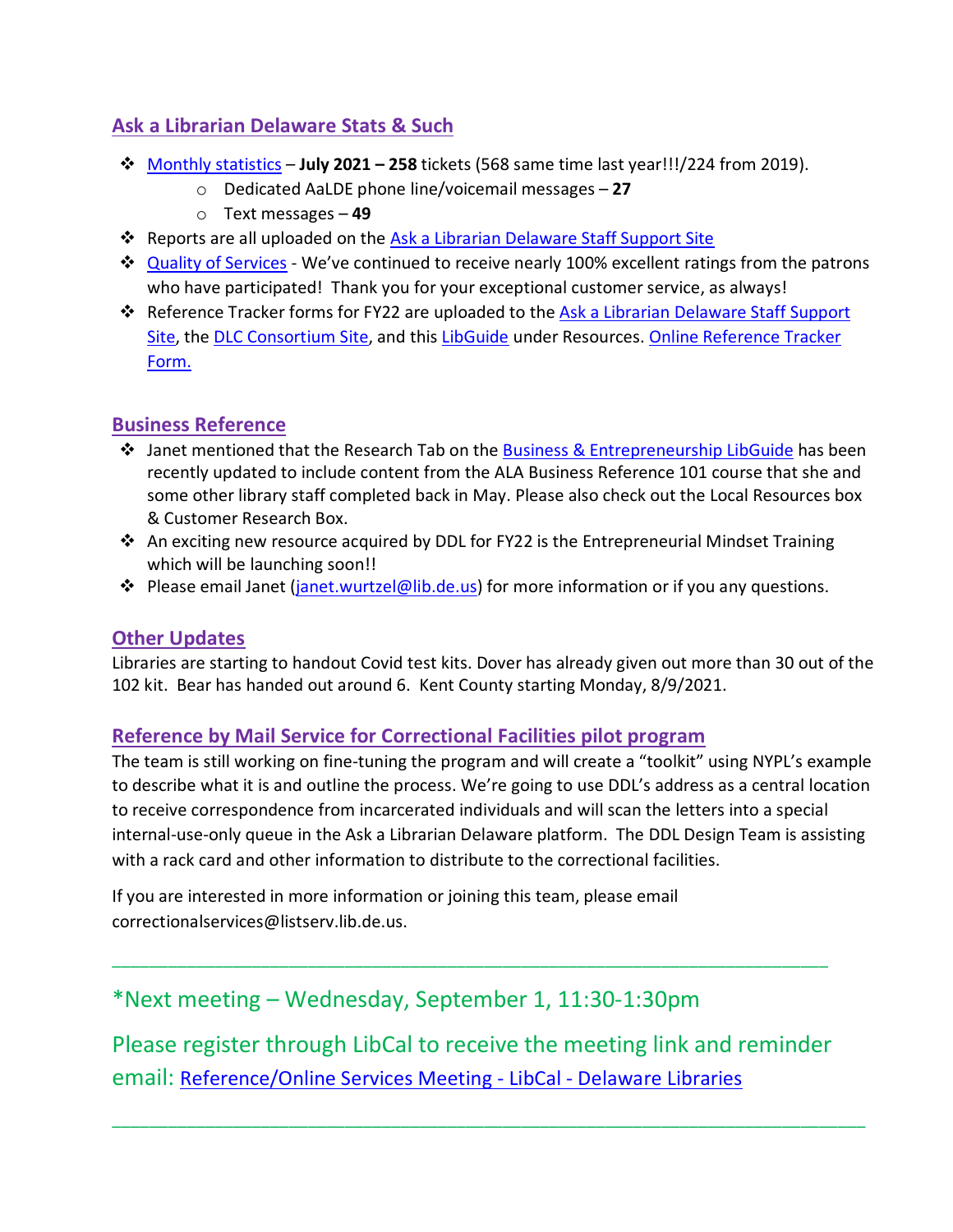# More (Not Mentioned in the Meeting) Reminders

## **DLC Team Updates**

- **Fine free check outs have been extended through August 31, 2021. Please use fine free check-IN wizard in Workflows.**
- [Google spreadsheet](https://docs.google.com/spreadsheets/d/1LU1wJdCTHeCELlt4vygc-mjwQQNm1__Su4hihXtu8v8/edit#gid=461441173) for library information (hours and services)
- Library hours and services please send any updates t[o helpdesk@lib.de.us](mailto:helpdesk@lib.de.us)
- [CloudSource Open Access](https://dlc.lib.de.us/client/en_US/CSOA/) Please note: **[Link](https://dlc.lib.de.us/client/en_US/CSOA/) is for staff use only at this time**. Please review when time permits.
- **EX** Please [email me](mailto:missy.williams@lib.de.us) any topics you'd like presented at a future Reference meeting.
- ◆ Please feel free to use the [Reference listserv distribution email](mailto:reference@listserv.lib.de.us) to reach out to your colleagues, share information, or ask for assistance with an AaLDE ticket or other reference/research question.
- **↓ Unite Delaware** please **email me** if you'd like to sign up to participate or need more information.
	- $\circ$  Flyer on [Consortium Site](https://consortium.lib.de.us/marketing/) please share on your websites, social media, community boards, or print out to include in curbside pickup.

#### **Other Helpful Resources and/or LibGuides:**

- o [helpdesk@lib.de.us](mailto:helpdesk@lib.de.us)
- o <https://consortium.lib.de.us/> The DLC Consortium is your "one-stop shop" for information and marketing materials for the available resources and services Delaware Libraries offers. Password protected.
- o [Reopening LibGuide](https://guides.lib.de.us/delibraries/COVID-19/reopening)
- o [COVID-19 LibGuide](https://guides.lib.de.us/delibraries/COVID-19) for staff
- o [Interlibrary Loan informational resource page](https://lib.de.us/interlibraryloan/) on Delaware Libraries website
- o [Delaware Libraries website](https://lib.de.us/) **Services tab** patrons can make an [appointment to](https://delawarelibraries.libcal.com/appointments/)  [schedule](https://delawarelibraries.libcal.com/appointments/) a 30-minute phone consultation for either job seeking or social services/basic needs assistance. Alta and team are taking appointments 10am-8pm.

## Reference Training/Professional Development

- There are many training resources available on the [Professional Development LibGuide](https://guides.lib.de.us/c.php?g=386101&p=2619930)  [specifically for Reference staff.](https://guides.lib.de.us/c.php?g=386101&p=2619930) Please review them on a regular basis.
- **❖** For specific Ask a Librarian training, visit the [Ask a Librarian Delaware Support Site page](https://aalstaff.lib.de.us/all-meetings-trainings/training-tutorials/) or [email me](mailto:missy.williams@lib.de.us) to set up 1:1 training.